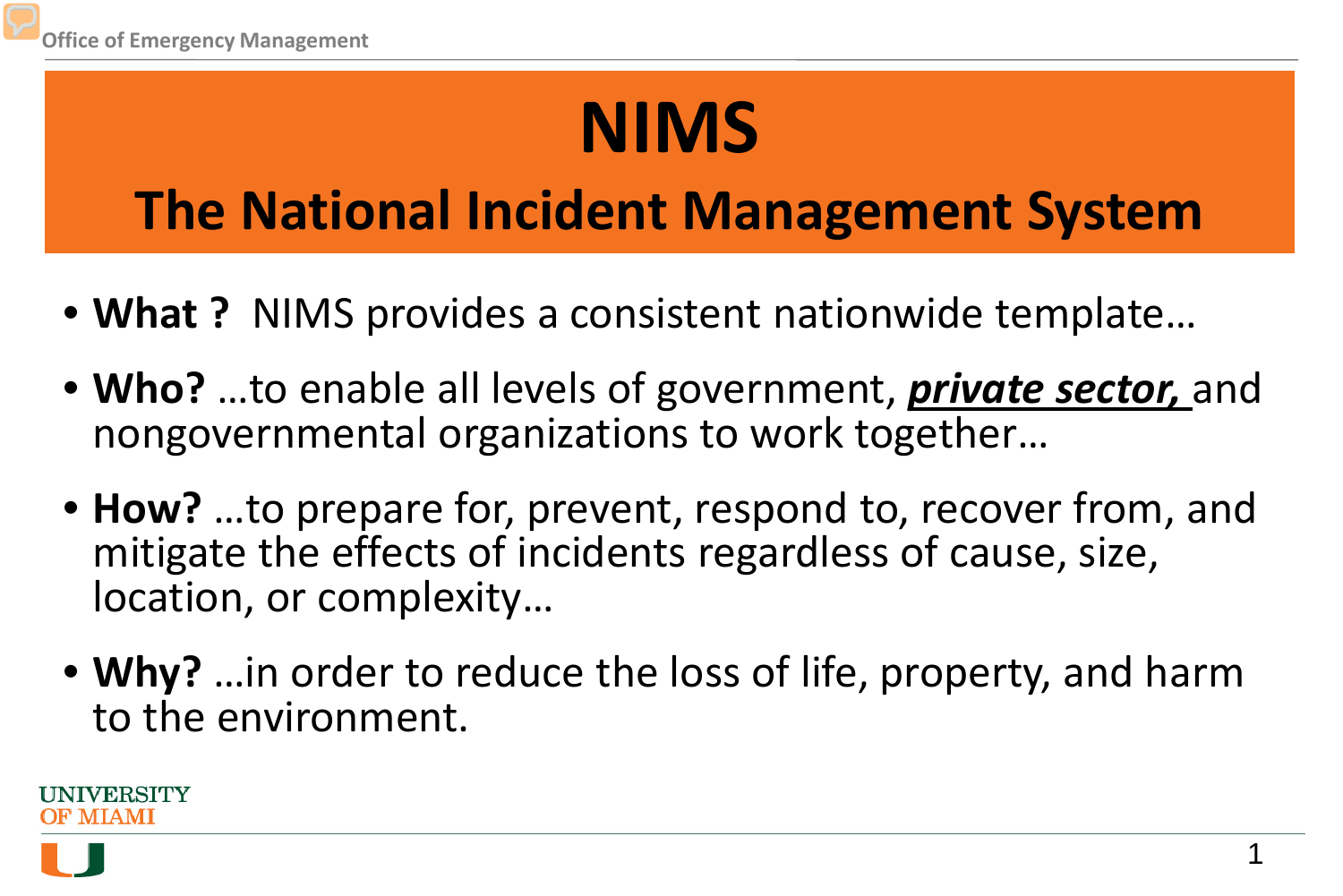## **Why Is UM Working Towards NIMS Compliance?**

- National Standard Based on Best Practices
- Eligibility for Federal Preparedness Assistance
- Improve the University's Disaster Resilience

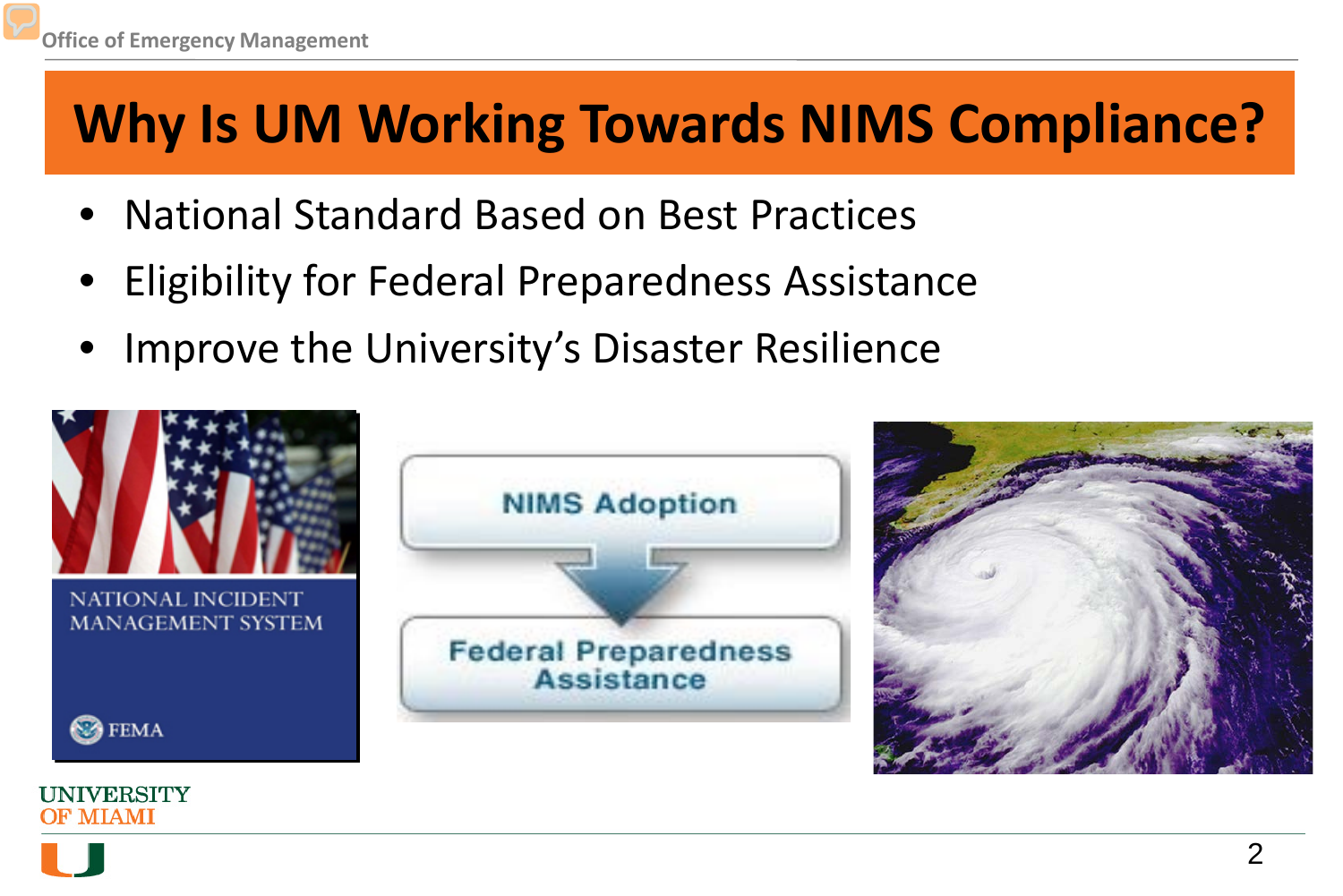## **Seven Steps to NIMS Compliance**

- 1. Adoption
- 2. Planning
- 3. Training
- 4. Exercises
- 5. Communication & Info Management
- 6. Resource Management
- 7. Command & Management

IVERSITY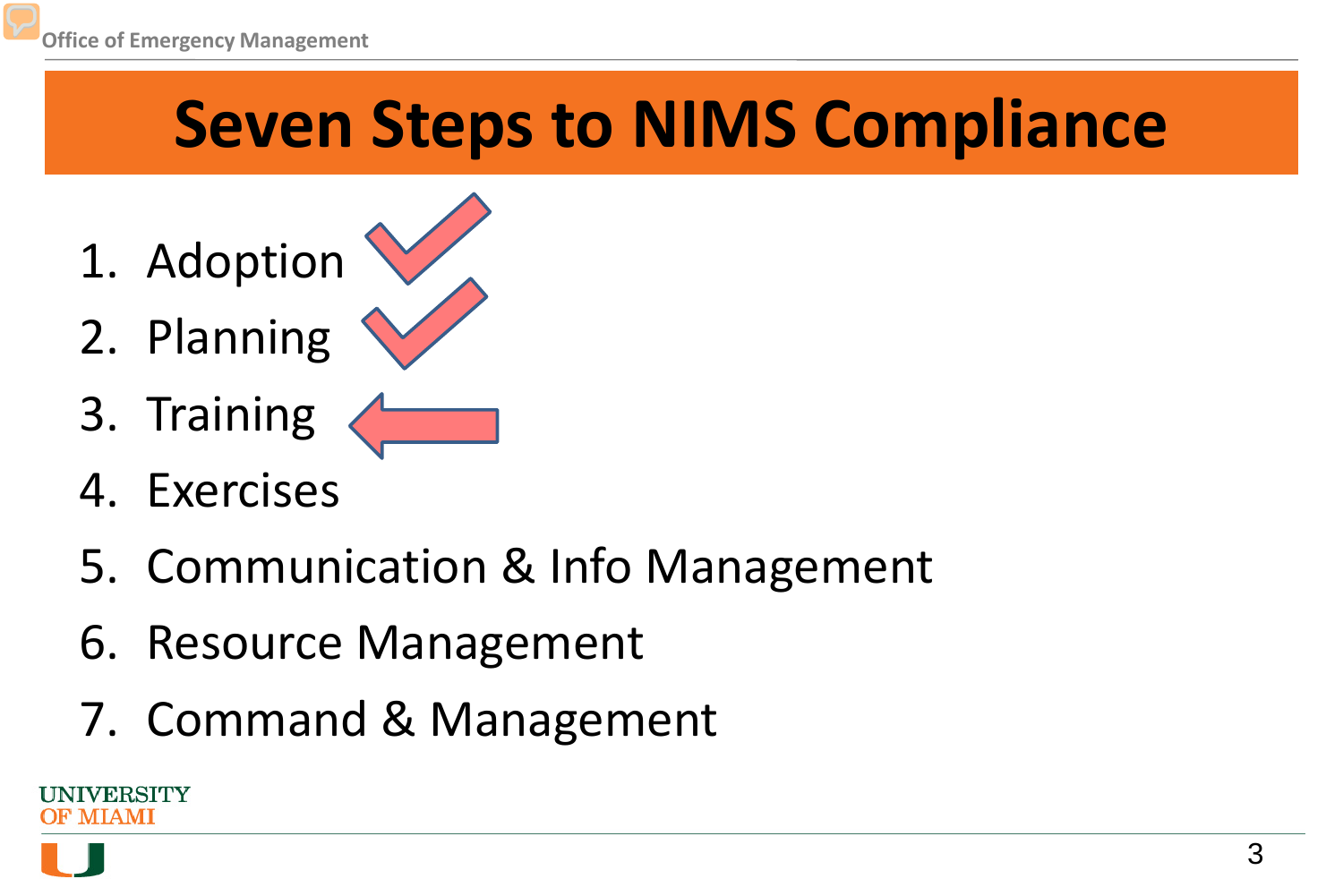# **Who Needs NIMS Training? (Tracks)**

### **Executive Leaders**

#### Role?

• "Everyday" Executive Decision Making Responsibilities for Higher Education Institution

#### Who @ UM?

• Emergency Advisory Committee Members

### **Command Staff**

#### Role?

• Critical "On Scene" Support Responsibilities

#### Who @ UM?

• Middle Management from UM Departments Tasked with Emergency Response

### **Incident Managers**

#### Role?

• "On Scene" Decision Making Responsibilities

#### Who @ UM?

• Senior Leadership from UM Departments Tasked with Emergency Response

### **General Personnel**

#### Role?

• Any Emergency Management Responsibilities

#### Who @ UM?

• General Operational Employee from UM Departments Tasked with Emergency Response

#### **UNIVERSITY OF MIAMI**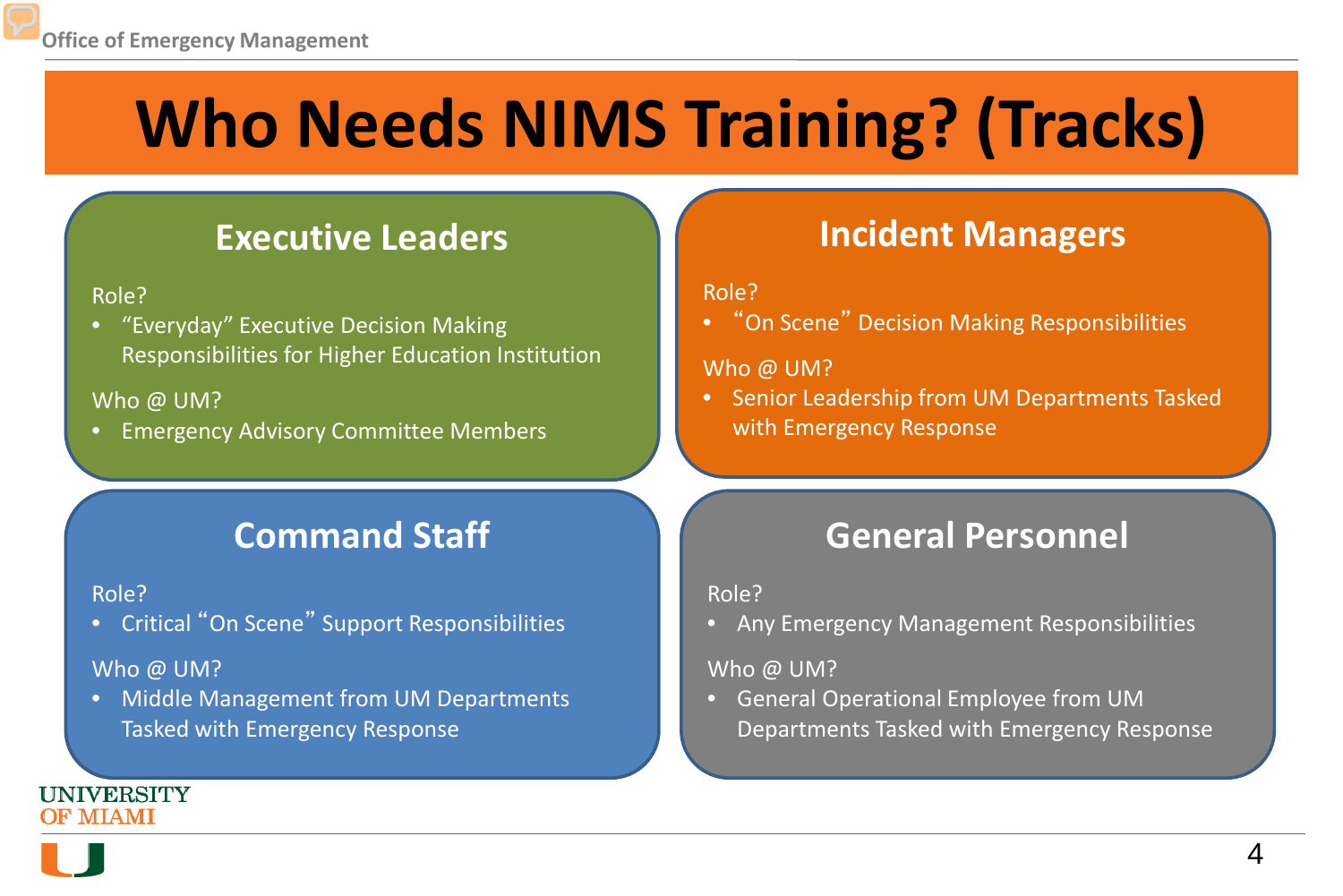## **NIMS Training Courses**

| Course #       | <b>Course Title</b>                                             | # of Hours | Online? | General<br>Personnel | <b>Command</b><br><b>Staff</b> | <b>Incident</b><br><b>Managers</b> | <b>Executive</b><br><b>Leaders</b> |
|----------------|-----------------------------------------------------------------|------------|---------|----------------------|--------------------------------|------------------------------------|------------------------------------|
| IS-700.a       | NIMS, An Introduction                                           | 2-3 hours  | Yes     | X                    | X                              | X                                  | X                                  |
| IS-100.HE      | Introduction to ICS for Higher<br>Education                     | 2-3 hours  | Yes     | X                    | X                              | X                                  |                                    |
| IS-200.b       | ICS for Single Resources and Initial<br><b>Action Incidents</b> | 2-3 hours  | Yes     |                      | X                              | X                                  |                                    |
| IS-800.b       | National Response Framework, An<br>Introduction                 | 2-3 hours  | Yes     |                      | X                              | X                                  |                                    |
| ICS-300        | Intermediate ICS for Expanding<br>Incidents                     | 24 hours   | No      |                      |                                | X                                  |                                    |
| <b>ICS-400</b> | Advanced Incident Command                                       | 16 hours   | No      |                      |                                | X                                  |                                    |